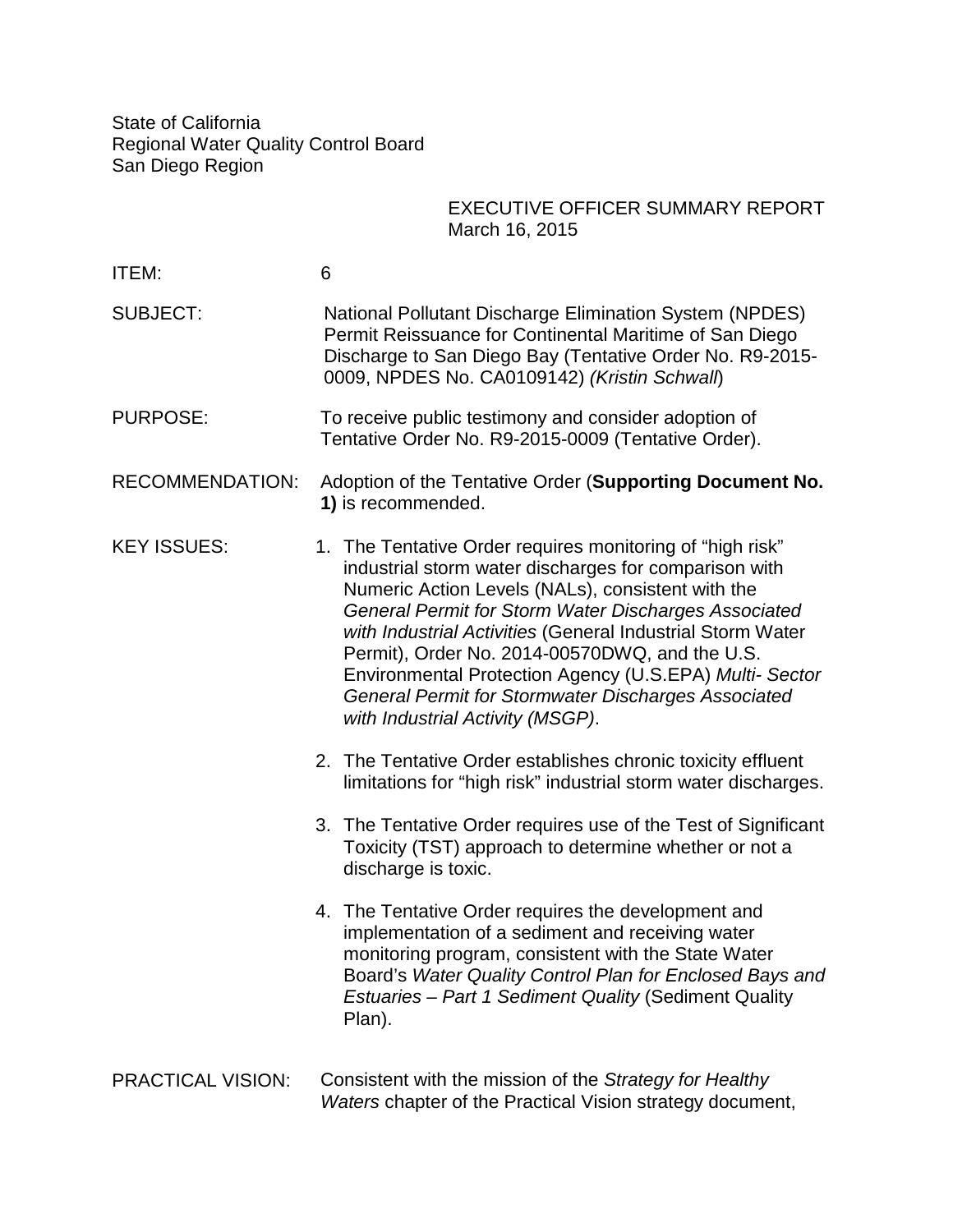the Tentative Order integrates all applicable technologybased requirements; water quality based effluent limitations and receiving water quality standards in order to optimize protection of water quality and beneficial uses in San Diego Bay. Additionally, the Tentative Order has provisions allowing future modification of monitoring requirements to allow the Discharger to participate in regional monitoring and assessment programs in keeping with San Diego Water Board Resolution No. R9-2012-0069, *Resolution in Support of a Regional Monitoring Framework.* 

DISCUSSION: Continental Maritime is a full-service ship repair and modernization facility located on 31.8 acres of tidelands on the San Diego Bay waterfront. The property is leased from the San Diego Unified Port District. The lease area is comprised of 14 acres of land and 17.8 acres of water located between Cesar Chavez Parkway and Belt Street in the City of San Diego directly under the Coronado Bridge (**Supporting Document No. 2, Location Map**).

> Continental Maritime discharges storm water into San Diego Bay. Continental Maritime captures the first 2.55 inches of rainfall in a storm water diversion system and routes the water to the City of San Diego's sewage collection system for conveyance to a publicly-owned treatment works (POTW). Storm water exceeding 2.55 inches is discharged to San Diego Bay. Continental Maritime reports that no storm water has been discharged from their facility to San Diego Bay since 2004. All other industrial process wastewaters are managed through best management practices and are discharged to the sewage collection system for conveyance to the POTW.

The Tentative Order was noticed and released for formal public review and comment on January 5, 2015. Comments were received from two entities, Continental Maritime, on February 5, 2015 (**Supporting Document No. 3**) and the U.S.EPA, Region IX on February 25, 2015 (**Supporting Document No. 4).** A Response to Comments document containing San Diego Water Board responses to these comments is provided in **Supporting Document No. 5**. Below is a summary of the most significant comments received and the responses to those comments:

*Continental Maritime requested that chronic toxicity*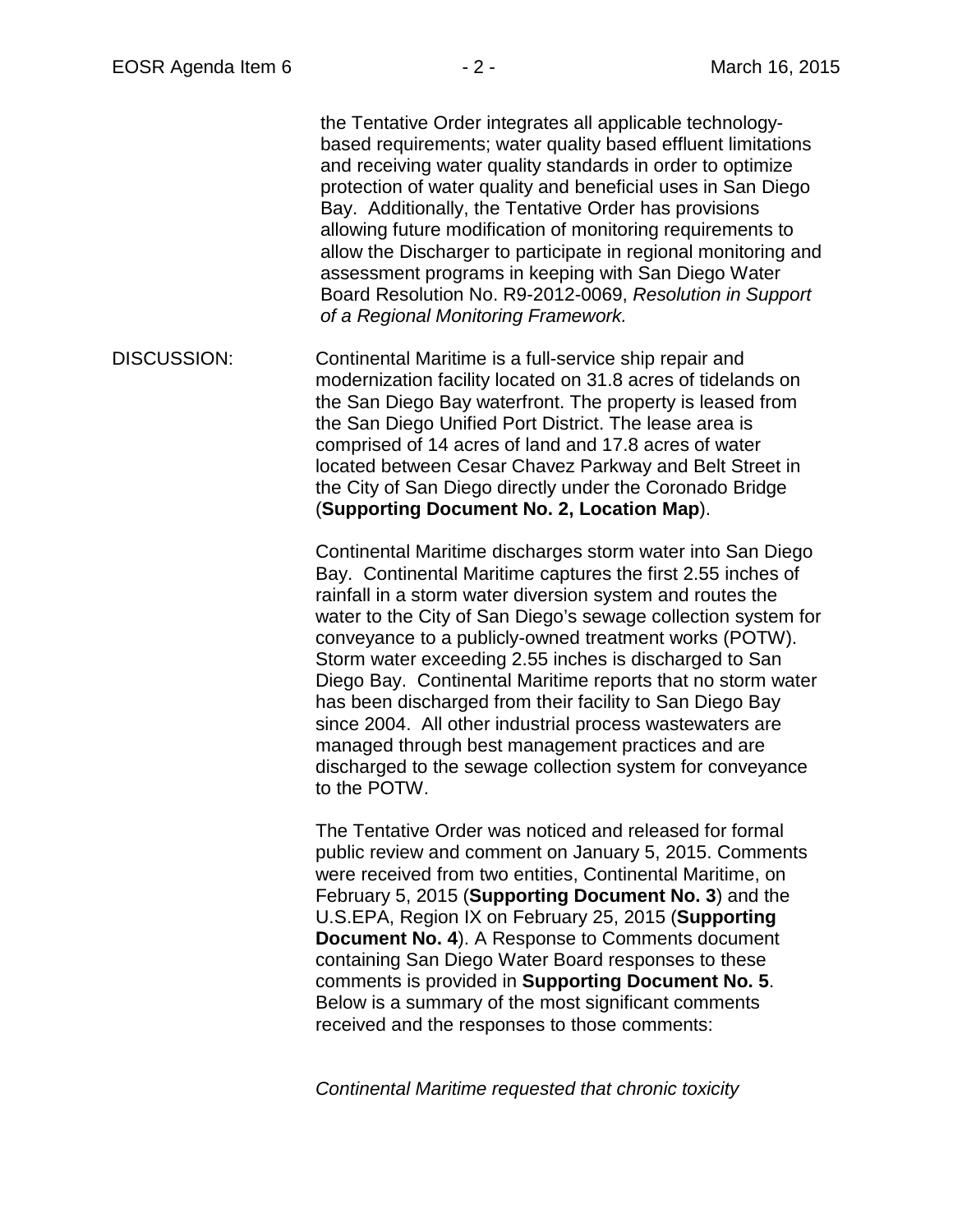*requirements be removed and replaced with acute toxicity requirements*.

The Tentative Order was not revised in response to the comment. The Tentative Order establishes a chronic toxicity effluent limitation for storm water from Industrial High Risk Areas and requires periodic chronic toxicity monitoring of the discharges to demonstrate compliance with the chronic toxicity effluent limitation and toxicity receiving water limitation. The chronic toxicity effluent limitation and monitoring requirements replace the acute toxicity effluent limitation and monitoring requirements in the prior NPDES permit, Order No. 2008-00049.

The chronic toxicity effluent limitation and monitoring requirements are established in the Tentative Order to ensure full protection of San Diego Bay beneficial uses and are consistent with applicable NPDES permit regulations, current U.S.EPA guidance, draft statewide policy for toxicity assessment and control currently under development by the State Water Resources Control Board, and other NPDES permits regulating storm water discharges which incorporate a chronic toxicity effluent limitation for storm water and/or chronic toxicity monitoring requirements. By letter dated February 25, 2015, U.S.EPA, Region IX expressed their support for incorporating chronic toxicity effluent limitations for industrial storm water discharges in the Tentative Order and commented that use of these chronic toxicity effluent limitations conforms to longstanding U.S.EPA regulations and policy (**Supporting Document No. 4**). These considerations are explained in further detail in the Tentative Order, Attachment F Fact Sheet at pages F16 – F20 and in the Response to Comments document at Comment 1, pages 2 – 5 and Comment 7, page 9.

## *Continental Maritime requested the removal of the three receiving water monitoring questions which imply compliance benchmarks*.

The monitoring and reporting program (MRP) contained in the Tentative Order has been designed to answer specific questions related to water quality standards and the state of receiving waters, consistent with chapter 2, Monitoring and Assessment, of the San Diego Water Board's Practical Vision strategy document. For this reason, the monitoring questions have been retained and modified to address some of the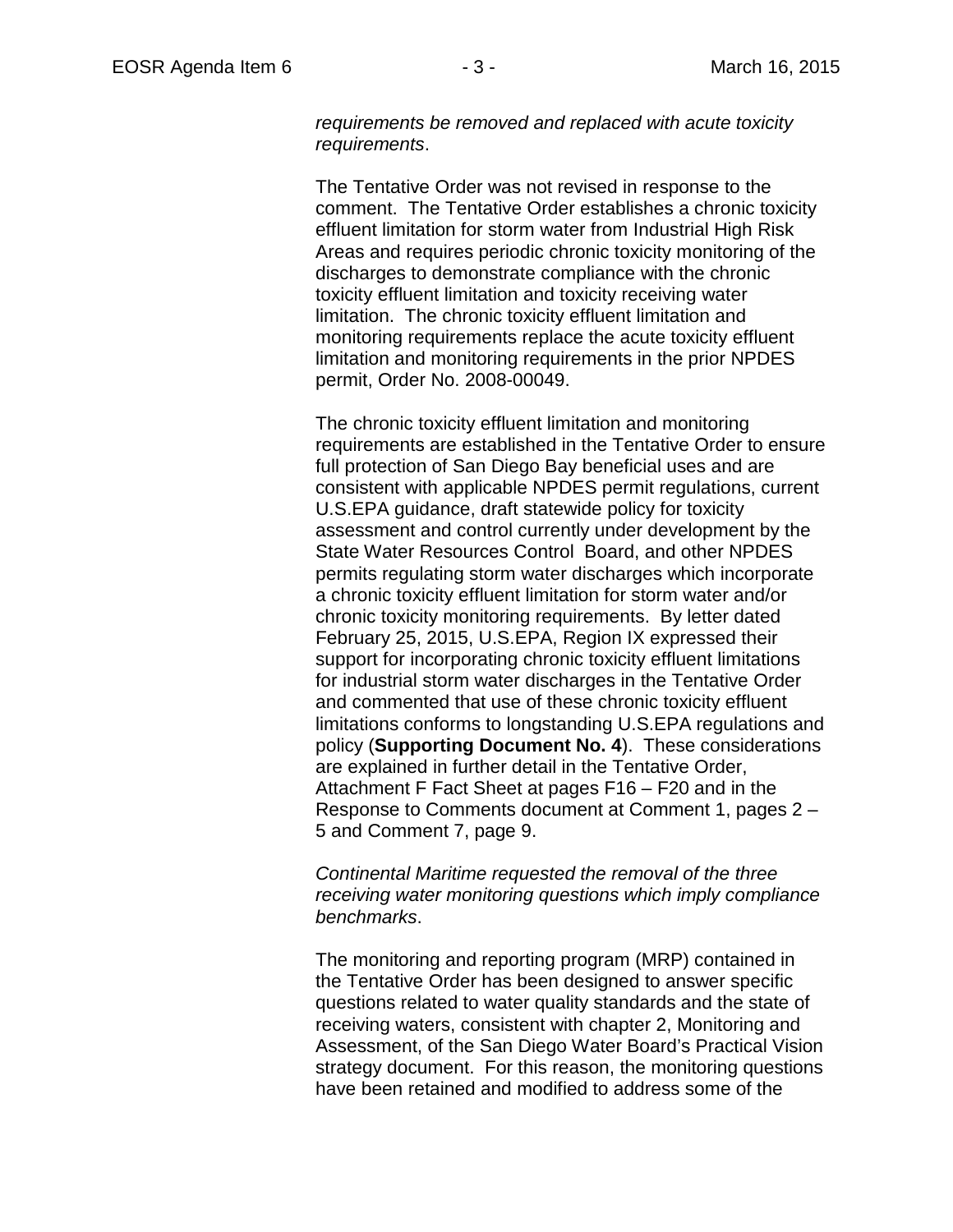concerns raised (Response to Comments document at Comment 2, page 6). The modifications are included in section IV of Attachment E and section VII.E of Attachment F of the Tentative Order (**Supporting Document No. 1)**.

*Continental Maritime requested that the receiving water monitoring be changed from annually to once annually during a qualifying storm event.* 

Given the infrequency of industrial storm water discharges to San Diego Bay from the Continental Maritime facility, the Tentative Order at Attachment E, Table 3 has been modified to clarify that receiving water monitoring is required once annually during a qualifying storm event (Response to Comments document at Comment 3, page 6).

*Continental Maritime commented that the costs of implementing the Tentative Order requirements with respect to chronic toxicity, sediment quality triad sampling and analysis, and Storm Water Pollution Prevention Plan maintenance will be 363% to 696% higher than the previous NPDES Order.*

The requirements of this Tentative Order are similar to other facilities on San Diego Bay, regulated under NPDES permits, such as Naval Base San Diego (Order No. R9-2013-0064) and Naval Base Point Loma (Order No. R9-2014-0037). Partially in response to this comment the San Diego Water Board revised the Tentative Order to reduce the frequency of receiving water column monitoring from annually to once annually when a qualifying storm event occurs resulting in a discharge to San Diego Bay. The requirement to conduct receiving water column monitoring will rarely be triggered under these circumstances and the reduction in receiving water monitoring costs will be a significant savings. Another consideration in projecting monitoring costs is that storm water sampling is also only required if there is a discharge to San Diego Bay which again should result in a significant cost savings. Continental Maritime's projected cost estimates represent a worst-case scenario and actual costs will likely be less than they have estimated especially for the sediment quality triad sampling and the Storm Water Pollution Prevention Plan (SWPPP). These considerations are explained in further detail in the Response to Comments document at Comment 5, pages 7- 8.